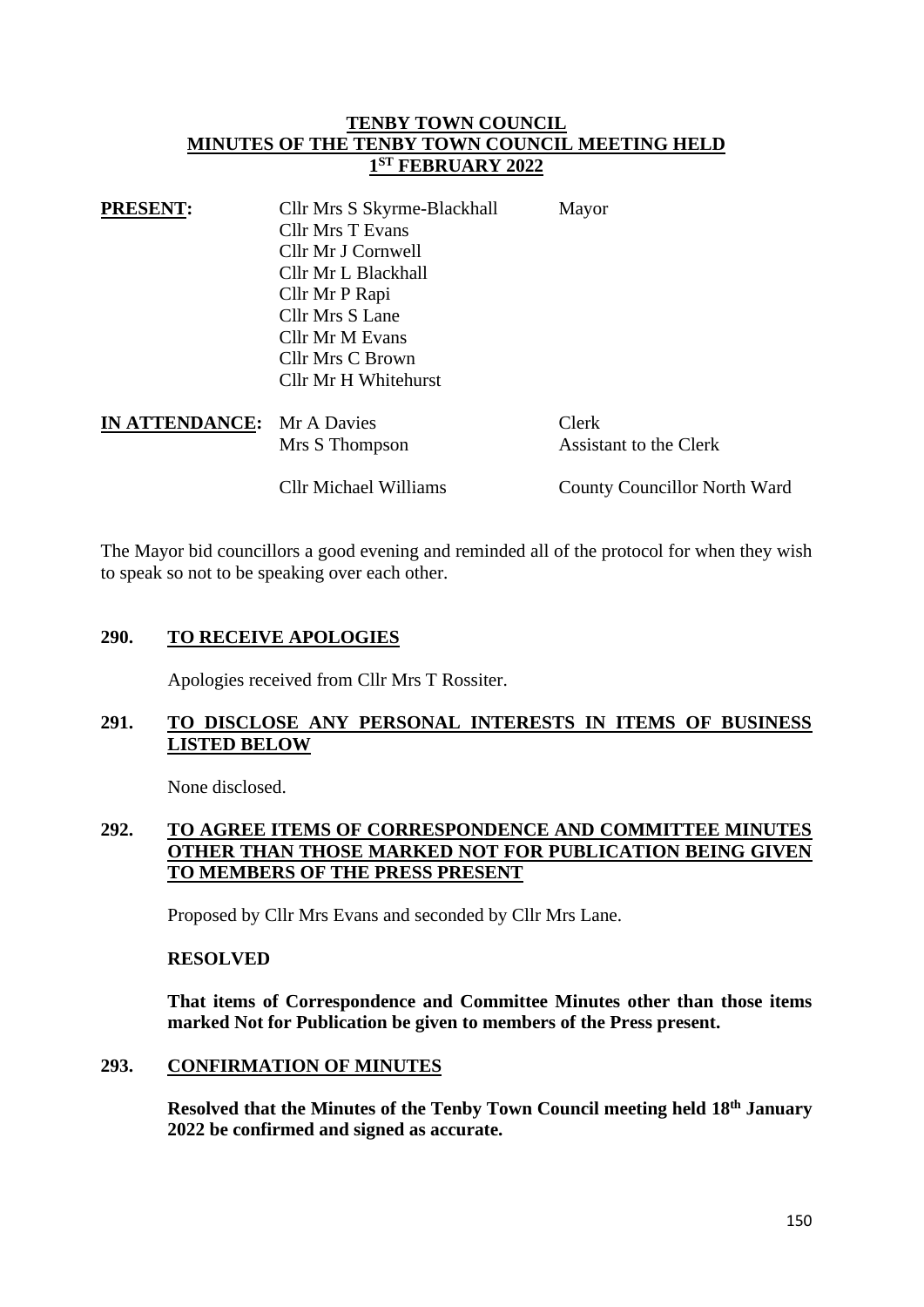## **294. MATTERS ARISING FROM THE MINUTES FOR INFORMATION ONLY**

**a. Page 143 Item 274a – Queen Victoria House –** The Clerk told members that PCNPA Officers are happy to have a site meeting and asked for available dates. As Cllr Rapi had requested the meeting the Clerk felt it best he lead and asked when was best for him. Cllr Rapi suggested Monday or Tuesday,  $7<sup>th</sup>$  or  $8<sup>th</sup>$ February.

On the back of this, the Clerk had noted that a site meeting of the development at Brython had been requested at TTC's meeting of  $4<sup>th</sup>$  January. As no response had been received from PCNPA, he had now followed this up.

**b. Page 146 Item 278 – Tenby Museum** The Clerk had received a letter of thanks from the Museum's Curator, Mr Mark Lewis who also advised the Clerk that Tenby Town Council will be acknowledged on the Museum leaflets that are being produced.

### **295. TO RECEIVE THE NOTES OF THE MEETING WITH MRS EMMA THORNTON, VISIT PEMBROKESHIRE HELD ON 11TH JANUARY 2022**

The Mayor asked if councillors were happy for these to be noted or are there any further comments to be made. Noted said Cllr Mrs Brown.

The Clerk and Mayor had attended another meeting with Visit Pembrokeshire and PLANED and this meeting was pretty much a scaled down presentation to what TTC were given earlier. This was followed by a Q&A session and the same points were raised as to the hollowing out of our community due to holiday lets, the travel to work area and staffing issues were echoed by others at the meeting. These issues are not unique to Tenby, they are affecting the whole of the county.

Another point raised was, with increasing emphasis on tourism to enjoy the natural environment, better engagement was need to educate visitors on how to interact with that natural environment without causing any detrimental effects.

All the points raised are being taken on board and there are to be 3 more meetings to gather feedback. It was interesting and worth going said the Mayor.

# **296. TO RECEIVE THE NOTES OF THE MEETING HELD WITH MR DAFYDD LLEWELYN, DYFED-POWYS POLICE AND CRIME COMMISSIONER HELD 18TH JANUARY 2022**

The Mayor asked if councillors were happy to note this. Cllr Rapi asked if we had heard anything back yet. The Clerk had heard nothing.

All agreed to note.

## **297. TO DISCUSS THE FOLLOWING PLANNING APPLICATIONS AND TO AGREE ACTION IN RESPONSE TO PROPOSALS:**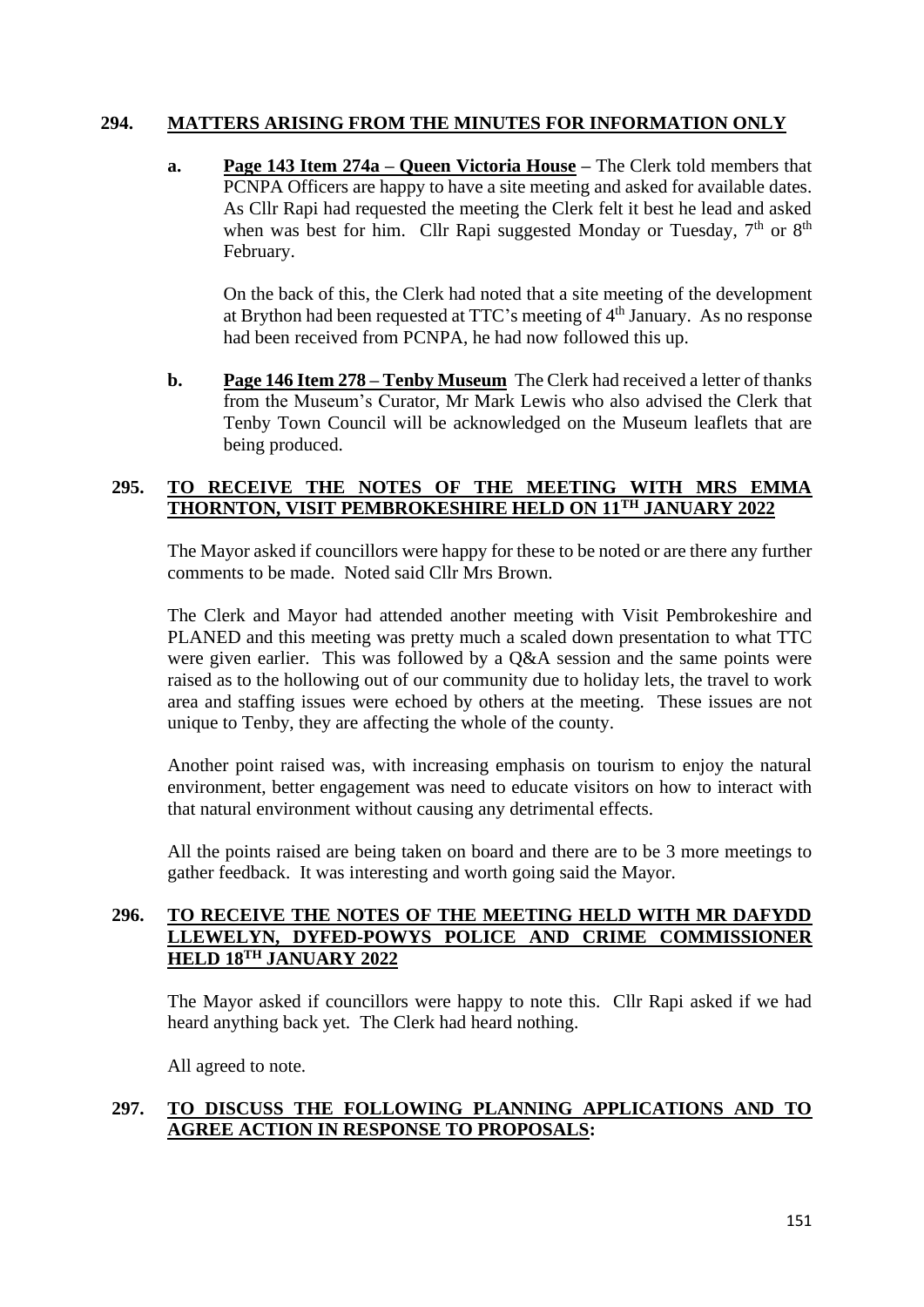## **a. NP/22/0029/FUL – Demolition of single storey lean-to extension and construction of two storey extension – 4 Park Terrace, Edward Street, Tenby**

The Mayor asked if councillors had any comments. Cllr Mrs Brown proposed accepting, Cllr Mrs Lane seconded.

### **RECOMMEND**

**Approval. Considered against all the relevant policies in the LDP members feel that this proposal will have little impact on the amenity of neighbouring properties.**

**b. NP/21/0822/FUL – Sub-division of existing dwelling to form a separate selfcatering holiday accommodation unit to rear including entrance porch extension, new window and door openings, minor external works, fences etc to rear garden and reconfiguration of existing external fire escape stair to rear – Castle View House, 14 The Norton, Tenby**

Cllr Blackhall feels this is a complicated application in respect of proposed works and in particular with rear garages and how it connects. A site visit may be suitable to get a better understanding of what is proposed.

Cllr Mrs Lane would suggest the same. TTC had passed plans for the Cliffe Norton previously and we really need to have a look before overcrowding the site. Cllr Rapi agreed with both. Cllr Rapi seconded the proposal of a site visit.

## **RECOMMEND**

**Members feel it difficult to assess the impact of this development and would welcome the opportunity of a site meeting with the case officer to fully assess the proposals.**

**c. NP/21/0768/TPO – TPO61 – Raise crown on sycamore on front of property which is growing into the lines and overhanging the property which the applicant would like to remove; Ash at the back with a limb overhanging into the gardens which the applicant would like to remove – Evans Pharmacy, Gas Lane, Tenby**

The Clerk said Cllr Hallett had come into look at the plans and, while members did not normally taken comments from members not present, he was aware that councillors valued Cllr Hallett's input on these matters.

Cllr Hallett felt there would be no adverse effect and this action would protect the property. Cllr Rapi proposed acceptance and Cllr Mrs Evans seconded.

#### **RECOMMEND**

**Approval. Members feel this is a low impact scheme which is necessary in the interests of health and safety.**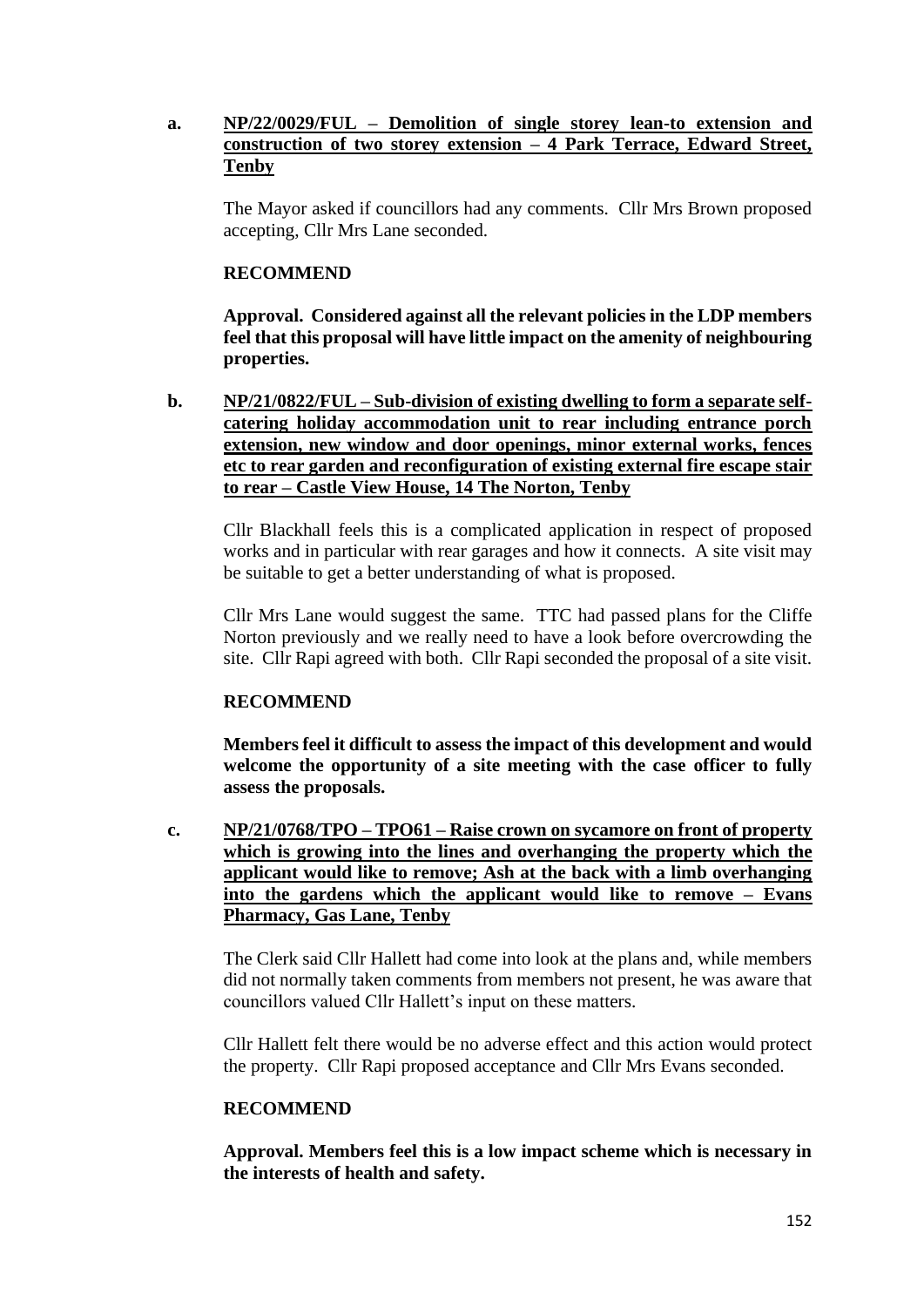## **298. TO CONSIDER ANY UPDATES ON TENBY TOWN WALLS AND AGREE ACTION IN RESPONSE TO PROPOSALS**

The Clerk had received no further updates. The replacement of Suzie Adams is not known. Leave to next meeting said Mayor then we'll chase the matter up.

### **299. TO CONSIDER ANY UPDATES ON THE PROPOSED DEVELOPMENT AT BRYNHIR**

As members are aware there is a consultative meeting arranged and there will be a Q&A session. This will give TTC an opportunity to air their aspirations for this site. A Public Engagement meeting is also to be held at Tenby Leisure Centre in the near future.

Cllr Evans asked if it would be worthwhile TTC meeting prior to the meeting arranged sothat we can weed out the general consensus and be singing from the same hymn sheet. TTC should be prepared and know exactly what we are looking for. A priority for TTC is the Local Connections Policy.

With regard to design and layouts, this should be down to PCC to sort as it is PCC applying for planning consent and they should therefore consult with PCNPA.

Cllr Blackhall agreed saying that, clearly, we have a policy as a council to be supportive of this development but need to look at specifics such as local policy allocations and how this works, the designs and how within this area an urban park will be created. How will this whole scheme fit into the area?

Cllr Mrs Brown agrees with both councillors, feeling it would be a very good idea to meet before the main meeting. She was concerned that there will be a lot residents against the development and so TTC need to set ourselves straight before talking to the people of Tenby.

The Clerk explained that the meeting with PCC starts at 6.30pm on 15<sup>th</sup> February with our full council meeting following at 7.30pm. Do councillors wish to come earlier before meeting, he asked? Would councillors be okay with 5.30pm on that evening?

All agreed to 5.30pm and the Clerk will send out a Zoom link.

## **300. TO CONSIDER THE GROWING HOUSING CRISIS IN TENBY AND AGREE ACTION IN RESPONSE TO PROPOSALS - MR M EVANS**

Cllr Evans said that obviously this is the biggest pressure on our community at the moment and we need to be leading as a town council.

Later we will be looking at the new structure of council meetings and we need to set up a working group to deal with this crisis. Cllr Williams is in tonight and we read and supported his comments in the local press. We all understand where we are.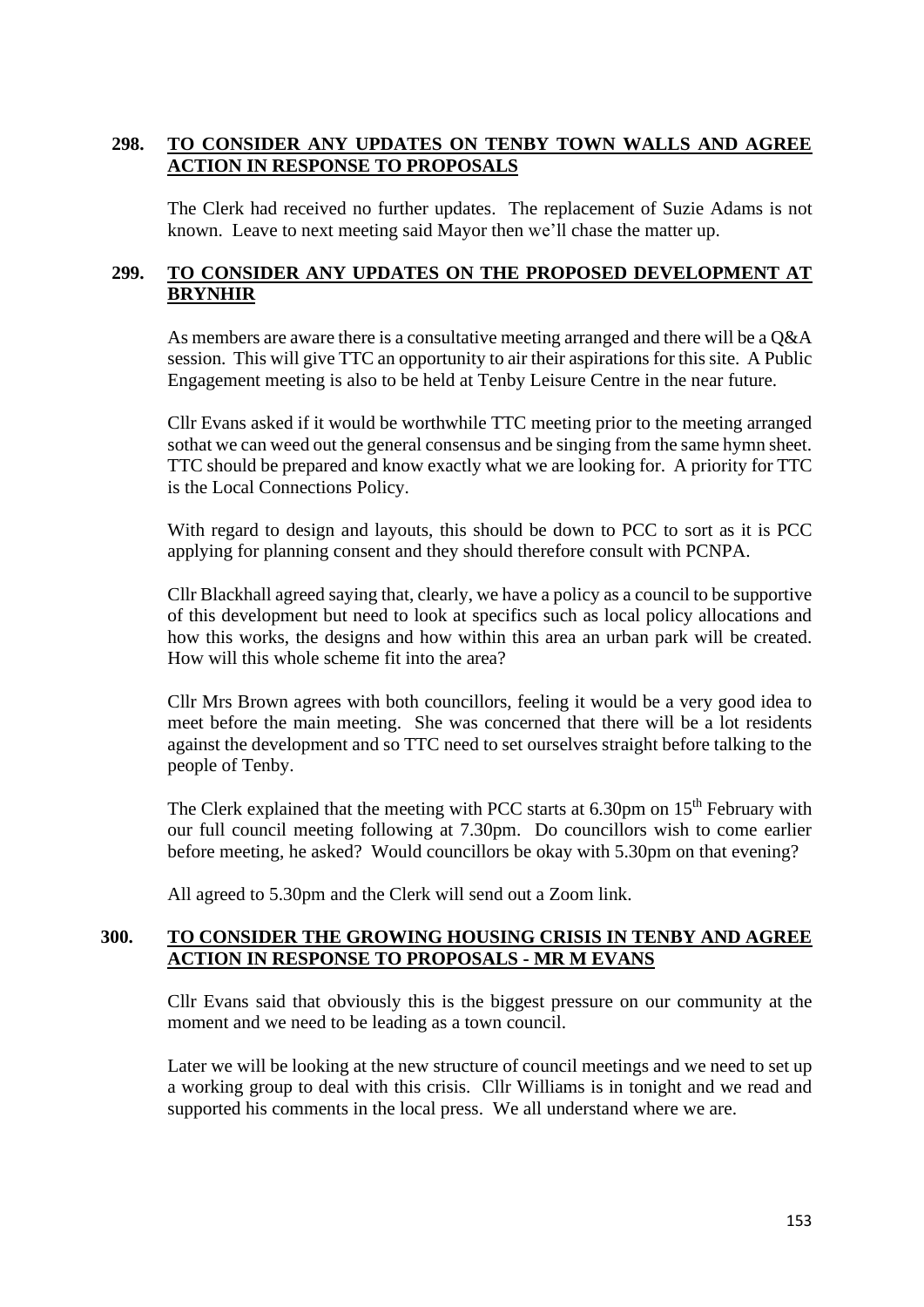Cllr Evans said that he cannot agree with Cllr Mrs Brown's earlier comment about opposition to the Brynhir development as there is not a part of our community that has not been touched by Tenby's housing need.

There is however light on the horizon. We need to act sooner rather than later and have that understanding of the need in our area. TTC should ask PCC in advance of our meeting for information such as how many are currently waiting for homes on the register.

The Clerk believes there are 5000 people on the waiting list for the county but doesn't know the breakdown into areas.

Other communities have set up community land trusts, commented Cllr. Evans. PLANED have an interest in being leaders in land trusts and this is currently high on Welsh Government's agenda. TTC need to get involved with new builds and consider restrictions on occupancy. Gwynedd County Council is looking into this to see if it is lawful. In St Ives this has already been used and it would be interesting how it has worked down there.

We need to speak with our MS Sam Kurtz, our MP Simon Hart may also have a role. We must have a local connections policy for Brynhir in perpetuity but there are other opportunities in our area, Cllr. Evans continued. Planning permission was granted 4 years ago off Narberth Road for a site offering 60% affordable housing, but nothing has started. Where are PCNPA, why has this site not been developed or come to fruition?

The old Post Office site is also there. We've met with PCC, this is a perfect site for affordable housing similar to Ateb housing above the Delphi. We need to put pressure on to get this moving.

There must be garages, small plots of land, and sites around Augustus Place where we can fit in local housing units on land under county council ownership. We as a town council can point them in these directions and put pressure on. All this needs to be teased out going forward if we do have a working group. Every councillor is being asked for help and it's challenging.

Cllr Blackhall thanked Cllr Evans for his summary. He felt we needed to understand what Welsh Government are able to look at and the potential to secure additional funding. We need to gather information to learn what others are doing, catalogue it and produce range of options. He agreed with a working party with an invite to neighbouring areas like Penally, St Mary's Out Liberty, to involve them in discussions.

We need to involve Ateb and other stakeholders to create solutions that we can use to hold Tenby up as an example to others.

Cllr Mrs Lane agrees, adding that part of the problem was that people were buying long lets and turning them into Airbnb. Whilst she has nothing against Airbnb unfortunately this is not monitored and the number of locals looking for homes now is growing as landlords who used to offer long lets are selling up. This problem needs looking at in a lot more in depth.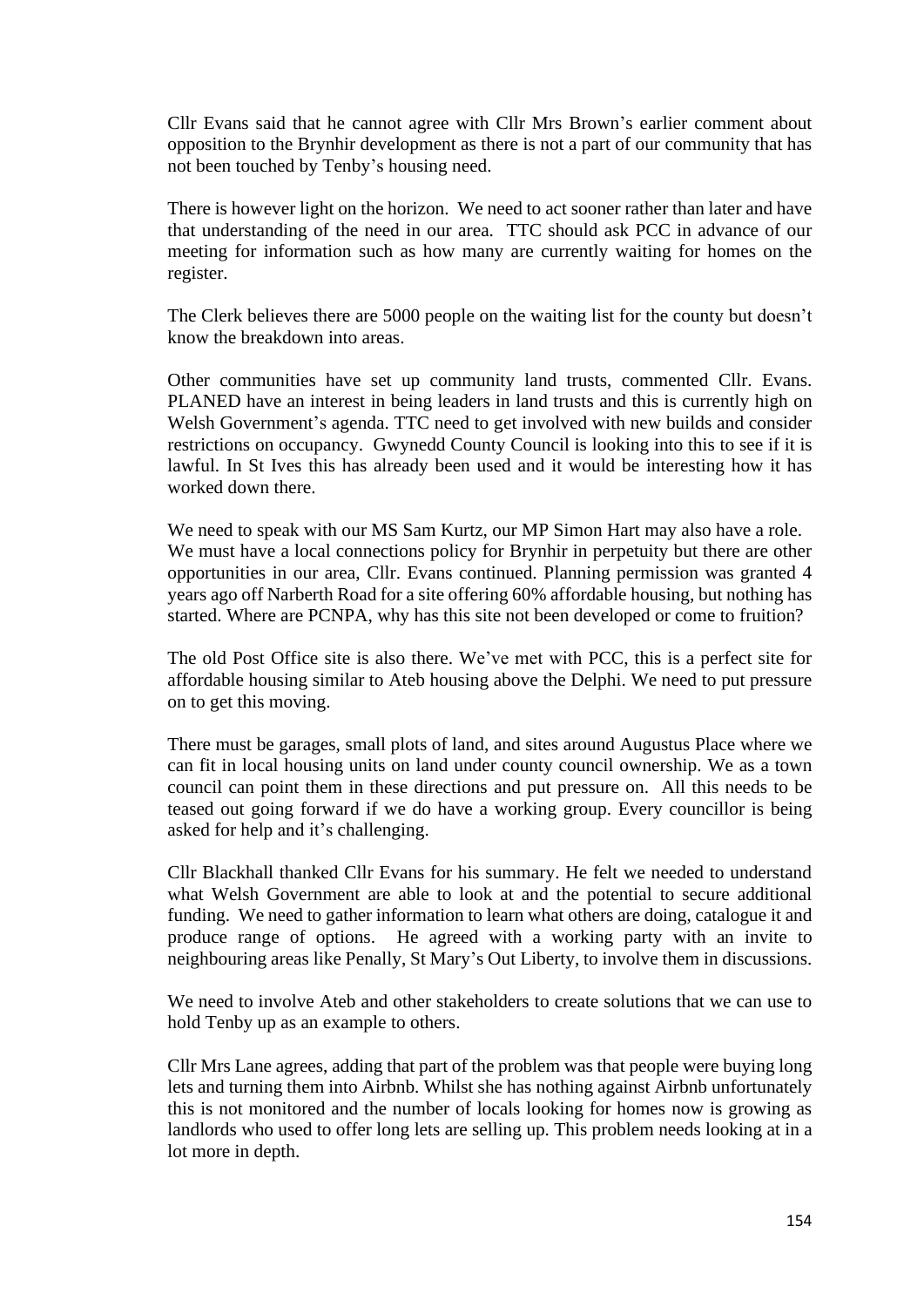The Mayor commented that Cllr Mrs. Lane mirrored what was said at the Visit Pembrokeshire meeting the previous night; that the problems with Airbnb was affecting what is left of our community. Locals have nowhere to go.

Cllr Mrs Brown agreed that Airbnbs need to be regulated. Being able to simply turn your house into an Airbnb is wrong. She also supported what Cllr Williams said about increasing tax on letting property. She estimated 75 percent of houses occupied were as Airbnb or holiday let, and not long lets.

She said that she had walked up her street and asked owners if they would agree to let to someone local who needed a long let and the reply was no as they can earn over £1K a week from holiday lets.

The Mayor invited Cllr Williams to comment. He said he didn't put comments in paper directly, it was a report of comments he made at PCC corporate governance when levels of charges on holiday homes was discussed. He wanted the county council to lobby the Senedd to allow a further increase.

It may encourage those who are multiple property owners to give a percentage to be rented out as permanent accommodation, he suggested. Currently there is a consultation with Welsh Government regarding the future of planning related to Airbnb and holiday let and he felt town councils should contribute to this consultation.

Regarding the land west of Narberth Road mentioned, it is believed that the owners were forced to put in an application or it would have been withdrawn from the LDP as a candidate site. However, there is no condition attached that they must then proceed with the development. The applicants could sit on this for 5 years and then just renew the planning permission. PCNPA can only encourage development not force.

Community land trusts were a good idea and he was aware of innovative moves to develop community land trusts. It was not easy and very bureaucratic but our situation calls for something innovative. Airbnbs contribute nothing to the local economy. Radical action is needed.

Cllr Rapi believes that Tenby is near the end of its days because of this situation. Something should have been done a long time ago, this is such a serious situation, he said. Brynhir may be our saviour but he was speaking to a person in the market who said that they had just bought 3 houses for letting. Airbnbs are replacing bed and breakfasts and there is no legal control.

There is almost no community left within our town walls, he continued. The worst thing about this is it is due to locals, they want to get the most for their houses, so just as much to blame as anyone else. Perhaps we need a disaster such as a market crash, then perhaps second homes will be sold and hopefully locals will buy.

We must start the ball rolling on finding solutions. As Cllr Evans and Cllr Williams have said we need to get something done and we need to lead, he added.

Cllr Blackhall suggested TTC take Cllr Evans' suggestion and form a working party with an open invitation for both councillors and others to look at ideas from different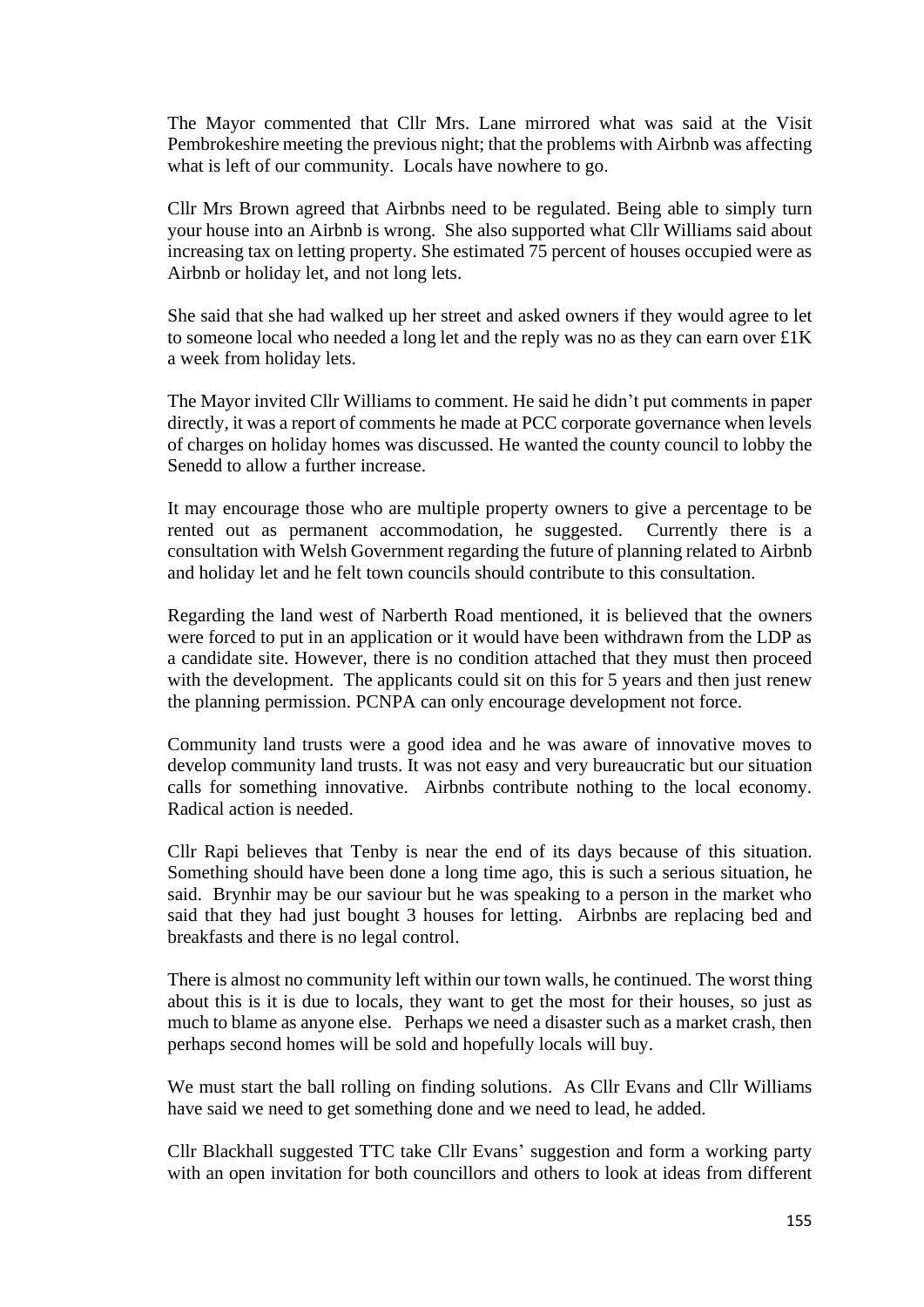places. TTC must come up with plan to take forward and keep this as an active issue to develop concrete proposals as to how we can at least tackle the crisis.

Cllr Mrs Brown said she admires the lady and gentleman in St Mary's Street who are converting their guest house into 5 flats, 2 of which are allocated to Ateb. Not a lot of people know this. It is a brilliant idea, she admires what they have done and wishes others would consider it, she said.

Cllr Rapi added that even in Carew there is a problem. Carew people cannot find accommodation in their own village because houses are being turned into Airbnbs. This is affecting the whole of Pembrokeshire.

Cllr Evans thanked Cllr Williams for his contribution, adding that Labour and Plaid Cymru are together on this issue and taking it as a priority.

There may be light at the end of the tunnel. Welsh Government are holding a consultation process on holiday lets and change of use to holiday lets to look at ways of regulating everything.

TTC should look at this and speak with our MS to make sure it is activated in Wales. At the moment if you want to kick out long term residential tenants you can and there are case studies within this council area where local people have been served notice.

Tonight has resulted in an interesting discussion and we've talked a lot. Let's dig deep and try to make small differences.

### **301. TO CONSIDER A MARINE CONSERVATION AREA – TENBY SOUTH BEACH, GILTAR SPIT, CALDEY SOUND AND CALDEY ROADS - AND AGREE ACTION IN RESPONSE TO PROPOSALS – CLLR M EVANS**

Cllr Evans, said the crux of what he is suggesting is within the agenda item title.

Sitting on EPF board he saw an application coming in from The Havens, St Brides, and Marloes, to work with Pembrokeshire Sea Trust, a local marine wildlife conservation charity based at the old Ocean Lab in Goodwick, to look at carrying out marine surveys in the area.

The idea is to see what the other islands off the coast have in relation to marine ecology, what needs protecting and how to go about it.

Cllr Williams first muted this in our area, Cllr. Evans continued, and going forward, we need to look at the sea and understand its role within our heritage. It is vital going forward that we conserve what we have, not only in sea. Is anyone is interested in getting on board, he asked?

Cllr Rapi asked what a marine conservation area is and Cllr Evans said that it protects and enhances what we have.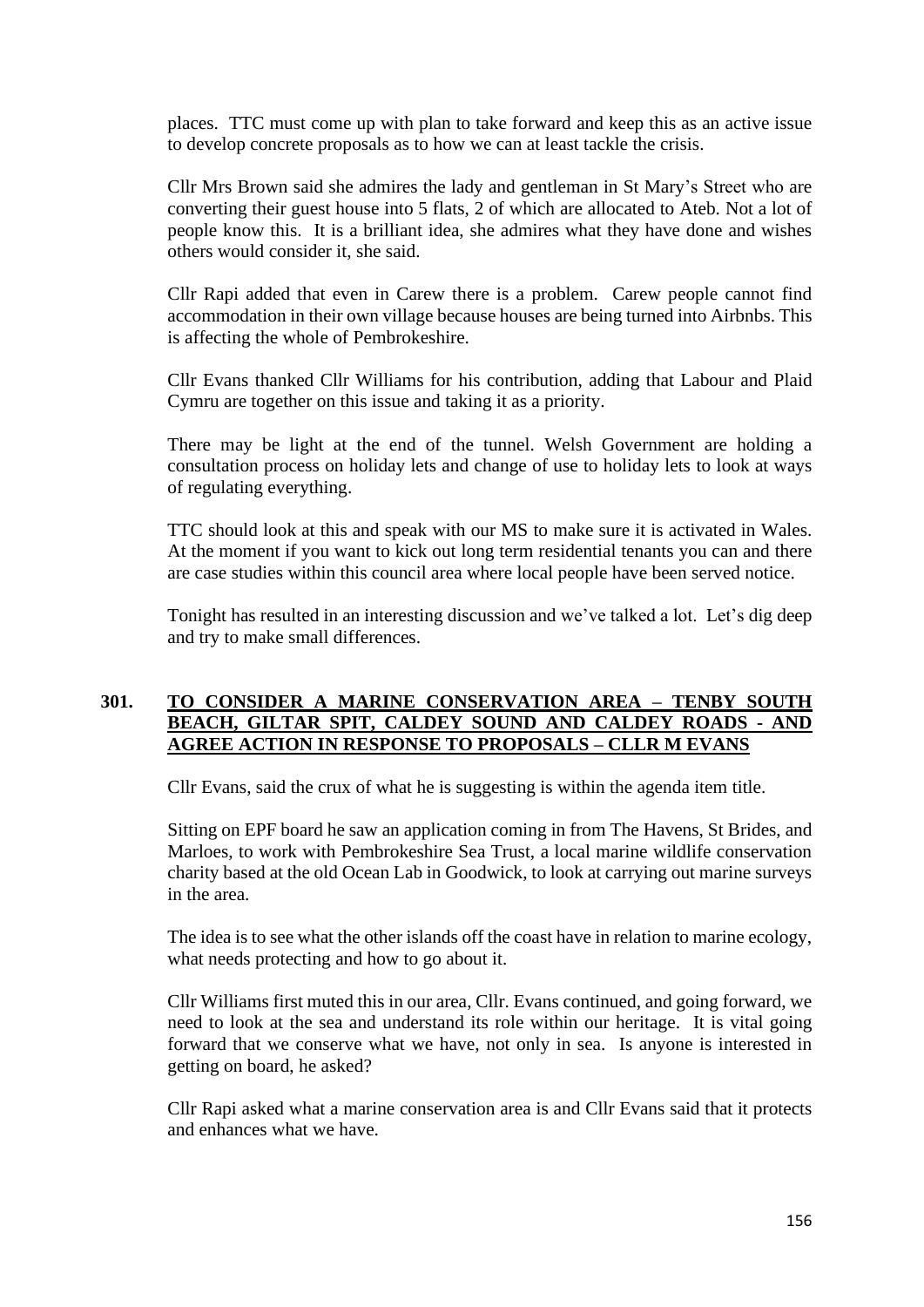Skomer has a marine conservation area and at different times certain activities are prohibited; there is protection from anything potentially harmful in that area, Cllr. Evans explained.

It is one way we safeguard against exploitation of the area. St Margaret's Island had 3 pairs of puffins last year and we hope they return. A conservation area protects these and puts the marine need before ours as humans.

Cllr Williams quipped that, for many years, he has tried to make life difficult for fisherman as he sought to protect our marine ecology. However, before an MCA can be introduced it needs a good scientific base. There isn't one for the areas suggested by Cllr Evans as yet.

Lundy was a success story but an MCA is totally different to a bird sanctuary. An element of caution was needed and he was worried that there is a lack of legislation since Brexit. There was nothing to stop work towards an MCA but it also needs policing when in place.

Cllr Evans thanked Cllr Williams. He felt it would be good, as a first step, to meet the Pembrokeshire Sea Trust and ask what they can bring to the party. Ultimately, they could map the whole of Pembrokeshire, he said.

He proposed that a meeting be arranged. Seconded by Cllr Mrs Brown and

### **RESOLVED**

**That a meeting be arranged with the Pembrokeshire Sea Trust.**

## **302. STREET FURNITURE – CLLR MRS BROWN**

Cllr Mrs Brown told members that we haven't had furniture painted for a long while, and wants to know firstly if PCC are going to do it. If not, could we get volunteers together from Menshed or a similar group? There is furniture around St Mary's and South Parade that has not been done except what our own handyman has done. Can PCC contribute towards the paint, she asked? As the Queen's celebration approaches, we should brighten and tidy the town. Try and get together a group of people.

Cllr Rapi said he has been 'harping on' for about a year about the state of Tenby. It is not just benches, but also lamps and railings. The whole place needs a lick of paint and lights need repairing. We need to push PCC, he said; we should not end up paying. The County Council took responsibility for this off the borough council and if they can't afford to maintain it then PCC should give it back to us.

Without pre-empting Cabinet's decision and a formal announcement, we cannot go into too much detail, said Cllr. Blackhall. However, our EPF bid has gone through the first stage of funding and part of this is to do all benches on the South Parade. At least 30 benches will be tackled in the first phase and we will also be able to catalogue the condition of all the other benches and create a cycle of what needs doing. The condition of our street furniture is poor yes but this is the start of the plan.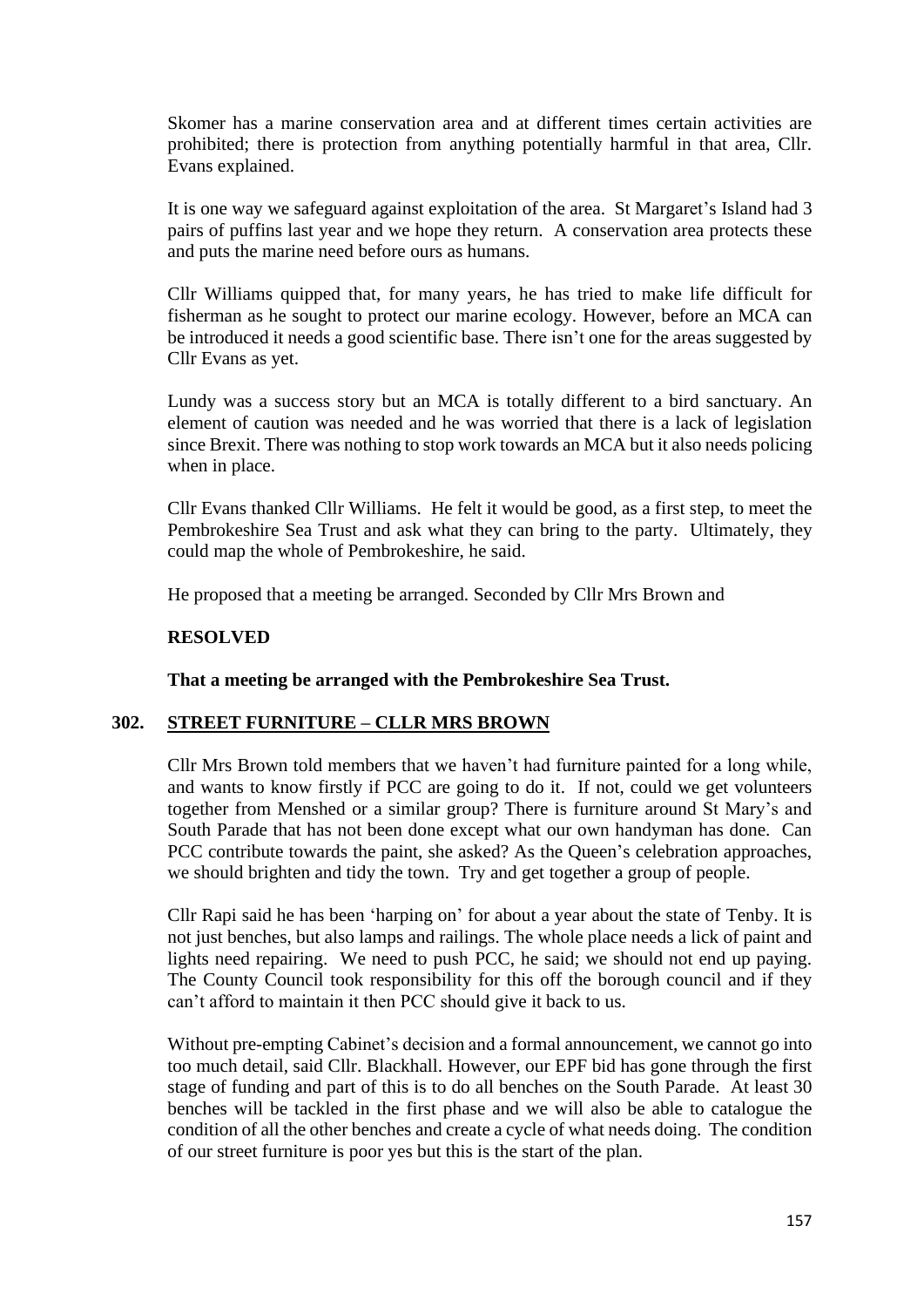One of the biggest challenges is to determine who owns what bench and who is responsible for maintenance. Once this is established it can be followed with a detailed plan and a future potential EPF bid. Volunteers to take on maintenance has merit and should be included, he added.

Cllr Cornwell is happy to be a volunteer to paint or help with the surveying of benches in the town. The benches outside St Mary's Church in quite a bad state. He has helped with painting throughout town and is very happy to be involved.

Cllr Mrs Lane supports Cllr Mrs Brown saying that this matter is urgent. We are already in February we need to get something off the ground now.

Cllr. Blackhall said he would like to report further on the EPF bid in private. We can come up with a proposal on how we move forward.

Cllr Mrs Lane asked if the EPF includes the painting of benches and does the cost of the paint come into this. We also had our own plan for funding this work, there is nothing to stop us doing this in the meantime she felt.

The Clerk reminded councillors that, last year, we had approached PCC and Mr McCarthy had said that TTC could buy the paint through them so that the same paint was being used. TTC then put out the job for tender in the local paper but no one took up the tender. One company asked for details and then nothing further was heard.

Volunteers may be needed but TTC need to buy the paint. The Mayor agrees with trying to utilise volunteers as Tenby looks tired.

Cllr Brown proposed TTC look for volunteers to paint benches. She felt the fault was not the workers on the ground but senior staff who would not provide the budget.

Cllr Mrs Lane, supported Cllr Mrs Brown's idea adding that perhaps an organisation may like to sponsor the paint and then the bench could have a plaque to say who they are being supported by.

The Clerk wondered how this would fit in with PCC as benches are not TTC's property.

Mr Mcarthy is due in town this week and has said he will look at the state of the benches.

## **303. TO CONSIDER ANY FINANCIAL OFFICER/CLERK'S ITEMS AND TO AGREE ACTION IN RESPONSE TO PROPOSALS**

#### **a. The structure of Council meetings following the Town and Community Council elections, 5th May 2022**

Mayor recommends taking the Clerk's recommendations in three stages as outlined in his report.

Cllr Mrs Lane commented that Tenby in Bloom was named as an outside body to which council nominates a representative. This is not the case; it just happens that a number of councillors were on there in their own right.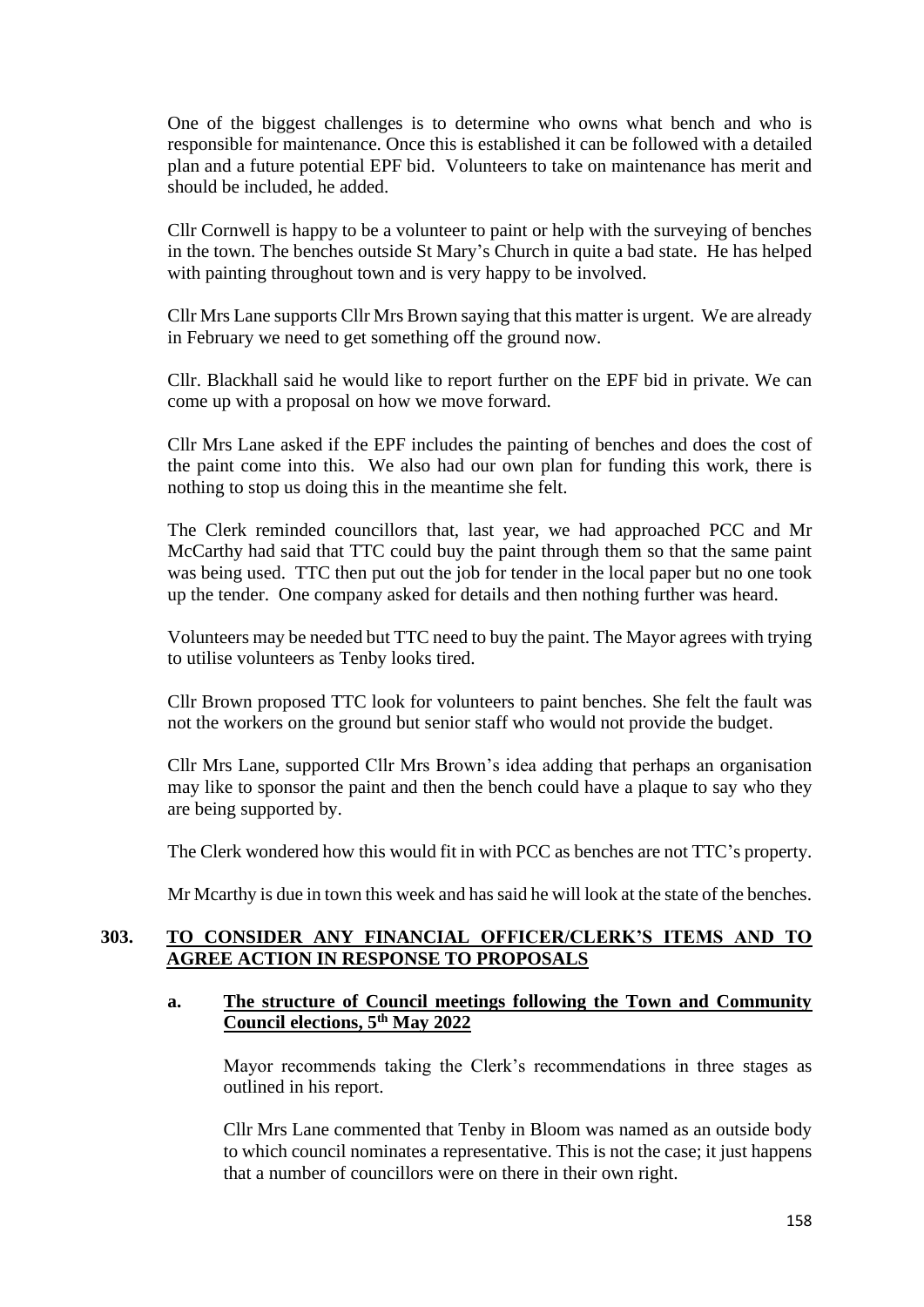The Mayor thanked the Clerk for putting the report together.

Cllr Mrs Lane explained that TTC used to have one monthly full council and a, monthly planning and general purposes. She was uncertain as to how committees will work as it didn't suit councillors previously.

The Clerk said that the historic planning and general purposes committee were not given plenary powers and any decisions taken had to go to full council before being actions. As all councillors sat on the planning and general purposes committee the decision was made to turn this into a full council meeting.

The Mayor said TTC are looking to trial this, to see how it goes, in the hope that more councillors will be able to attend the one monthly meeting.

The question was raised as to how much more pressure would be put on the office. The Clerk replied that this would reduce the requirement for full agendas fortnightly and more time could be spent actioning proposals. The council just seemed to be going from meeting to meeting with no break in between. By the time matters have been dealt with from the previous meeting an Agenda is being prepared for next meeting. This workload would be reduced.

We were not having meetings twice a month but one every fortnight which meant 25 scheduled full council meetings a year outside of the Summer and Christmas recess before any additional meetings were arranged. This report proposed a regular once a month full council with committee meetings as and when required in between.

Cllr Blackhall moved, Cllr Mrs Brown seconded and it was.

#### **RESOLVED**

**Members agree to move to holding a monthly Council meeting, usually to be held on the first Tuesday of each month. These meetings to be held in line with standing orders.**

**That members note and agree that if special circumstances arise or urgent matters occur, there are arrangements in place to enable extra meetings to be called.**

**That members agree what matters would need to be dealt with outside of a monthly Council meeting and make arrangements accordingly.**

**That existing standing orders be reviewed and revised to take account of the new proposals and the new legislative requirements under the Local Government and Elections (Wales) Act 2021 to ensure that members of Council, members of the public and press can attend all meetings remotely if required.**

**To establish a planning committee with plenary of at least 5 Councillors.**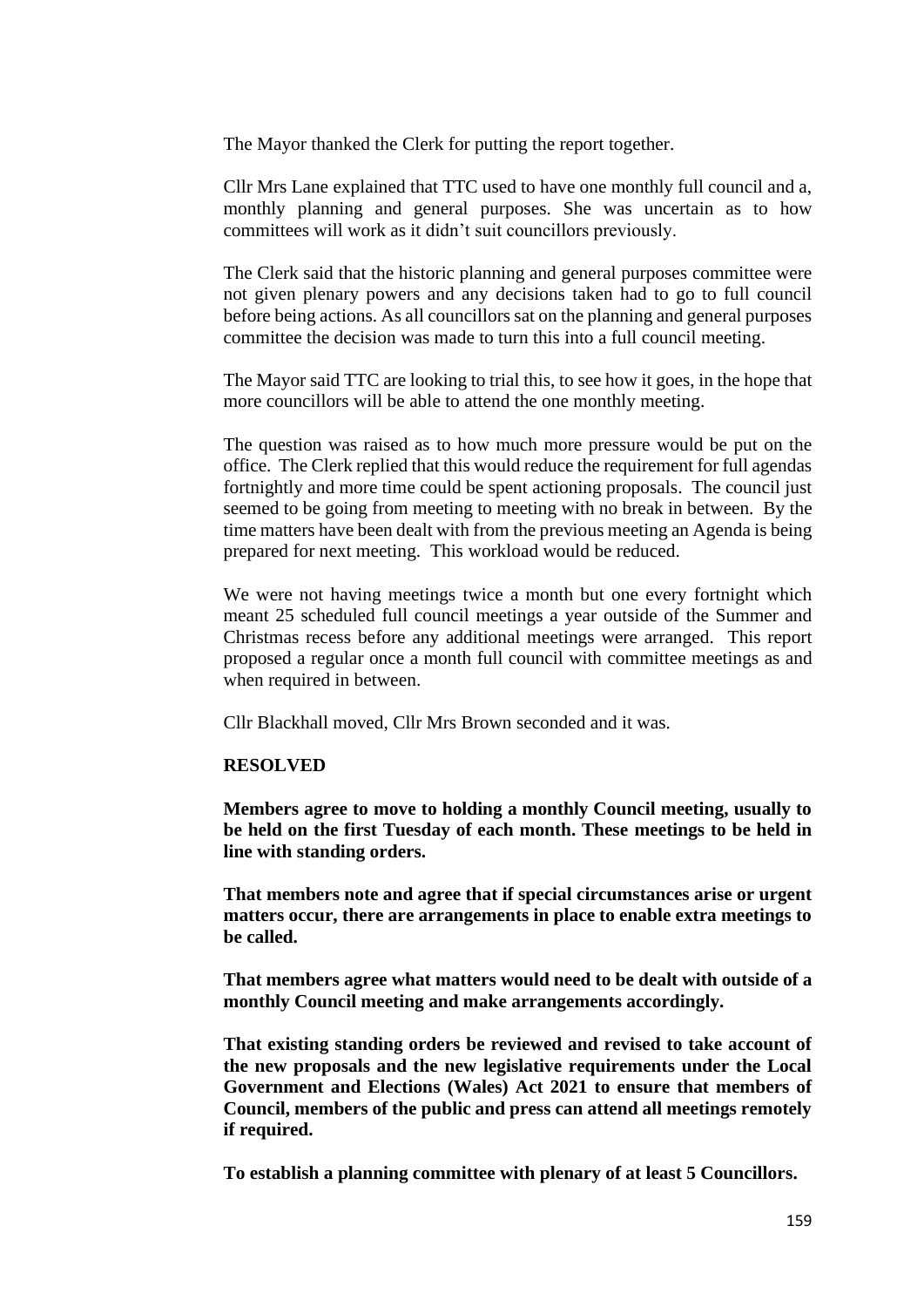**To agree that councillors not on the planning committee would be able to submit comments for consideration.**

**To agree that the planning committee would meet before full council each month and have one other meeting (as required). Timetabling of this meeting to be subject of a further report.**

**To agree a review of all committees and to bring a report to future meetings. Further to consider which meetings are exclusively for Council members and which committees would benefit from outside representation.**

**To include arrangements for hybrid and remote planning meetings in the review of standing orders.**

**That the Annual General Meeting following the elections be set for 6 pm on Friday 13th May.**

**Further that, following the election of Mayor, that all other business be adjourned to the Adjourned AGM/Mayor Making Ceremony to be held at 6 pm on Friday 10th June, to be followed by the Civic dinner.**

#### **That a timetable of full Council meetings be produced with a meeting every month apart from August for ratification at the Adjourned AGM.**

The Clerk also pointed to the note in his report that Members also needed to consider whether or not we undertake the 'Mayor Elect' process prior to the Town and Community Council elections. If members decide to select a Mayor Elect (provisional dependent on the election results) this would have to be undertaken before 18th March when Purdah begins.

Cllr Mrs Evans proposed selecting Mayor Elect at the next council meeting as this has been done previously.

If two or more wish to stand then this would be a written ballot with voting papers sent out and the result of the poll ratified at the following meeting as occurred last year.

Cllr Blackhall seconded this.

Prior to the Mayor taking the proposal, the Clerk reminded members that they may like to consider the risk of the Mayor Elect not regaining their place on council; the risk of it potentially being seen as giving the Mayor Elect an unfair advantage over other election candidates and the risk that the decision could be changed at AGM if a seconded candidate put themselves forward with a number of potential new councillors after the election.

Cllr Mrs Evans asked if this was not how it has always been in relation to Mayor Elect. The Clerk said this was not always the case in an election year. Some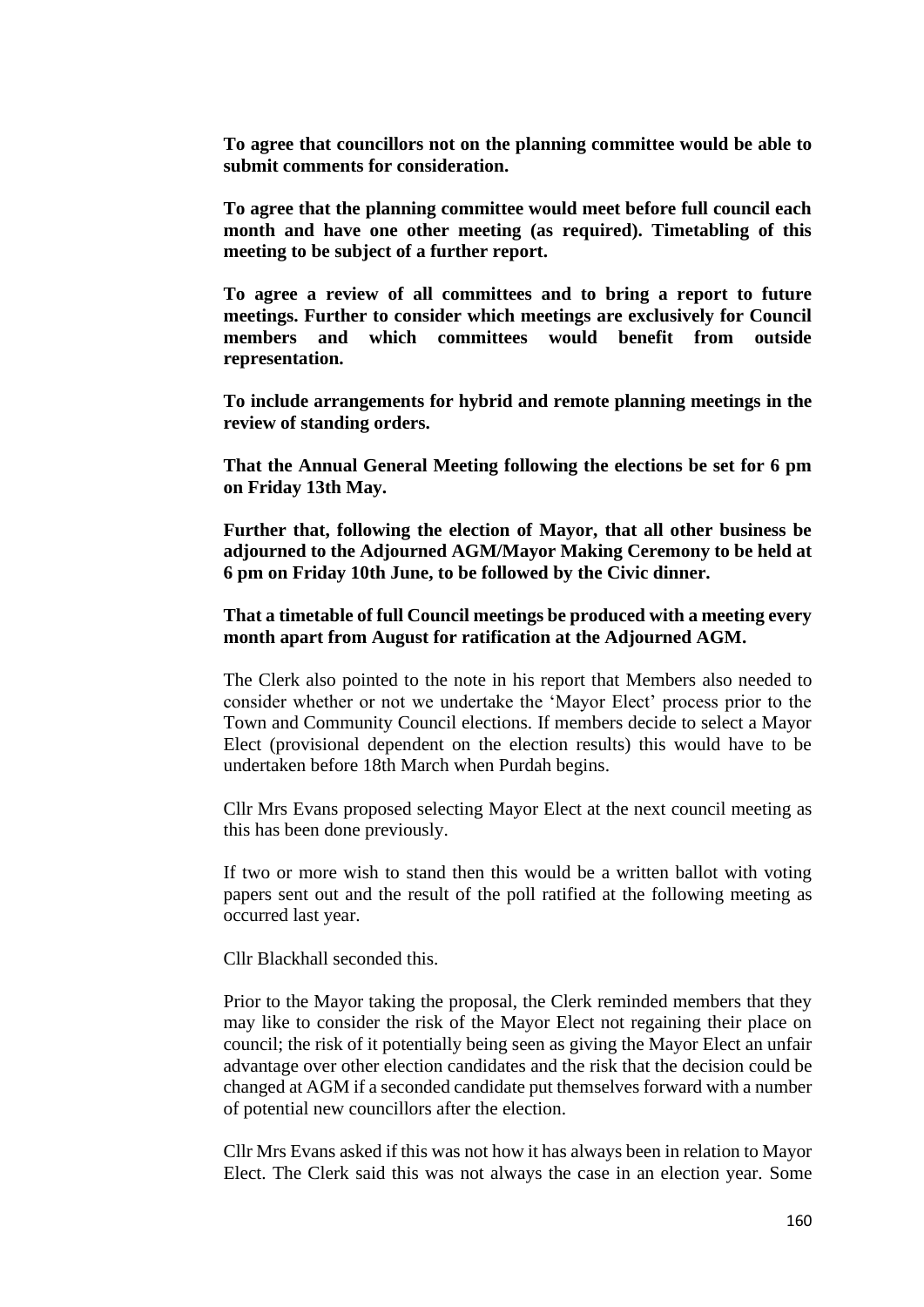years we have, some not. How to proceed in an election year has been voted on and resolved on each occasion.

Cllr Mike Evans isn't it the case every year that, even though we propose a Mayor Elect in February, someone can still challenge at the AGM.

The Clerk confirmed that the first business at any AGM is to elect a Mayor and anyone could be nominated.

Cllr Evans believes it prudent to make a decision now and was happy to go through the Mayor Elect now.

#### **RESOLVED**

**That nominations for Mayor Elect be taken at the next meeting. In the event that more than one councillor puts their name forward, that a written poll be undertaken with the result of the poll being ratified at the next available council meeting.**

Cllr Mrs Lane said that if we are having discussions about Mayor Making then surely it is time to discuss returning to the Mayor's Parlour for council meetings.

Cllr Blackhall suggested putting this item on the Agenda for the next council meeting.

Cllr Mike Evans said that members should also be discussing hybrid meetings and the Clerk reminded all that this is part of the Local Government and Elections (Wales) Act 2021. Councils have to offer hybrid meetings to allow members and the public to access to our meeting from other locations.

### **b. To Consider Ways TTC Can Help Celebrate HM The Queen's Platinum Jubilee (3rd June 2022)**

Cllr Cornwell said there is an official guide on Google which gives lots of ideas including an official proclamation. A small sub-committee could be formed. Most of the major events take place on the Thursday with specific times for certain events.

Cllr Blackhall seconded Cllr Cornwell's idea for a sub-committee.

Cllr Mrs Lane asked the Clerk if we still have the beacon purchased for the Queen's 90<sup>th</sup> birthday.

The Clerk confirmed that we do.

Cllr Mrs Evans hopes that the committee meet sooner rather than later as time is of the essence.

Who would like to be on the sub-committee asked the Mayor?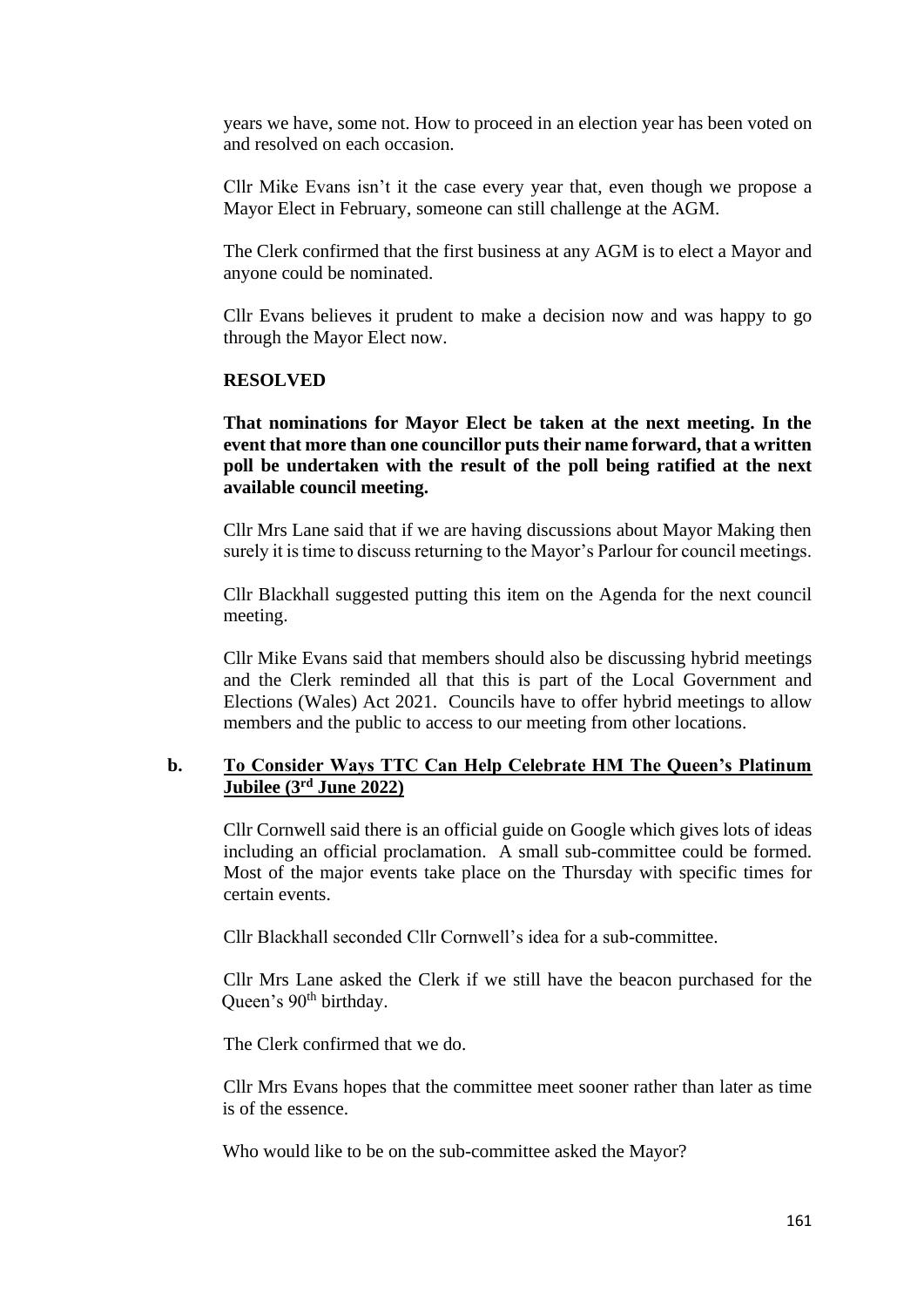Cllr. Cornwell, Cllr Mrs Evans, Cllr Mrs Lane and Cllr Mrs Brown put their names forward.

### **c. Road Closures – Cllr Mike Evans**

The Clerk advised members that Cllr Evans had asked for proposed road closures relating to South Parade, Upper Park Road and Trafalgar Road be highlighted at this evening's meeting as the consultation is closing on 3<sup>rd</sup> February.

Cllr Evans said that this was just for members' information. The closures were to facilitate work to help make safe routes in and out of Tenby and was all generally positive.

Cllr Mrs Brown is happy with what they want to do, both for safety's sake and to enhance the gateway to Tenby.

However, are they going to resurface other areas she asked? TTC were promised more resurfacing including at Augustus Place, Station Road, Warren Street and Lower Frog Street. Is this going to happen?

In all her time living in Warren Street she has never seen the road resurfaced and it is shocking. She was hoping that plans were not just focusing on the Five Arches area.

Cllr Evans feels that Warren Street must have made it to the top of the list by now! PCC are also drawing up an access route up into town so there is a possibility but he hasn't seen anything imminent relating to Warren Street, he agreed it is needed.

He agreed to make some enquiries.

## **304. DATE AND TIME OF NEXT MEETING**

**Resolved that the next meeting will take place on Tuesday, 15th February 2022 at 5.30 pm.**

## **305. TO PROPOSE ANY ITEM FOR THE NEXT AGENDA**

None at this time

## **306. TO RESOLVE TO EXCLUDE THE PUBLIC FROM THE MEETING DURING CONSIDERATION OF THE FOLLOWING ITEM(S) OF BUSINESS UNDER THE "PUBLIC BODIES (ADMISSION TO MEETINGS) ACT OF 1960"**

### **307. TO CONFIRM THE PRIVATE AND CONFIDENTIAL MINUTES OF THE TENBY TOWN COUNCIL MEETING HELD 18TH JANUARY 2022**

**Resolved that the Private and Confidential Minutes of the Tenby Town Council meeting held 18th January 2022 be confirmed and signed as accurate.**